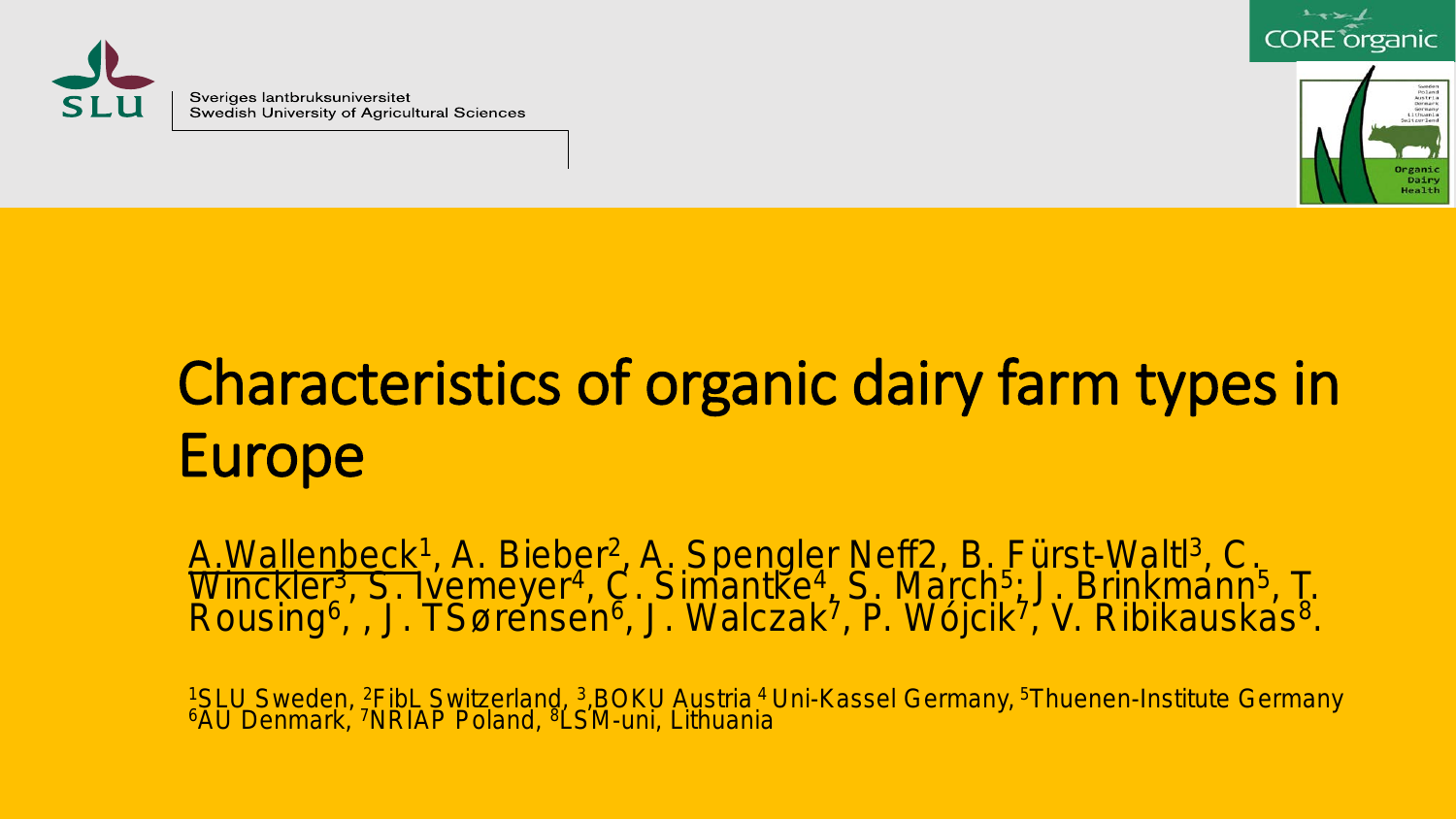## ORGANIC DAIRY HEALTH – an CORE organic project



**Over all aim:** To improve animal health and welfare through breeding and management in organic dairy milk production with special emphasis on udder and metabolic health

**One of the project hypothesis:** Breeding strategies for organic dairy production can be enhanced by taking into account characteristics of commercial and local/native breeds and their ability to adapt to local environments

Suitable management and breeding strategies depend on the production environment that the cows are producing in, i.e. farm- and production system characteristics.

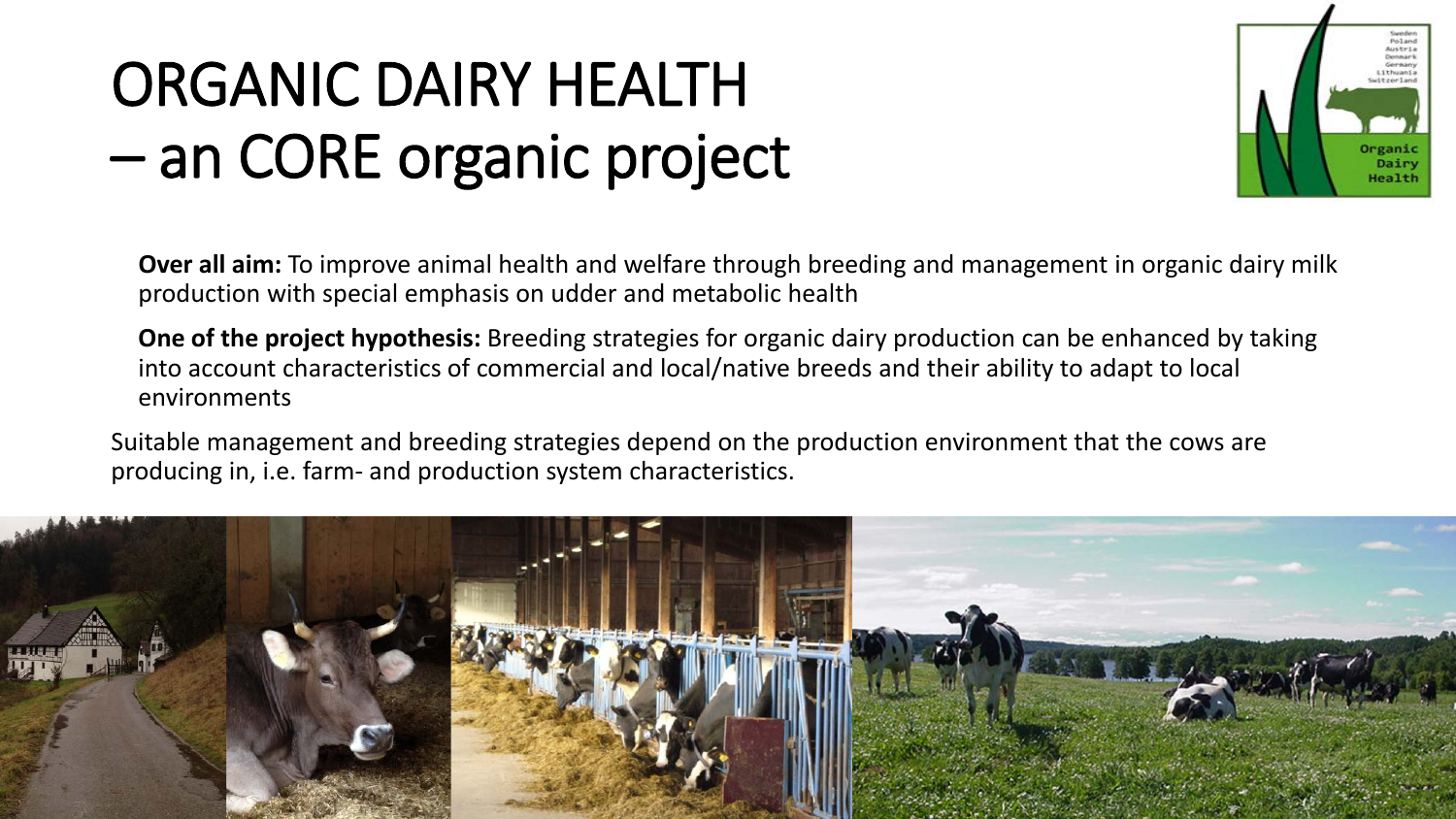## WP 2 – Organic Dairy Farm types in different European countries

**Aim:** Establish a data base with information on the major organic dairy farm types in Europe to be used in other WP's in the project and as an information source in future research- and development projects.

- Database information should be useful as input case farms in economic simulations in SIMHERD and in genetic simulations in ADAM
- The database should include detailed information on major organic farm types, not aimed to describe all organic dairy farms in Europe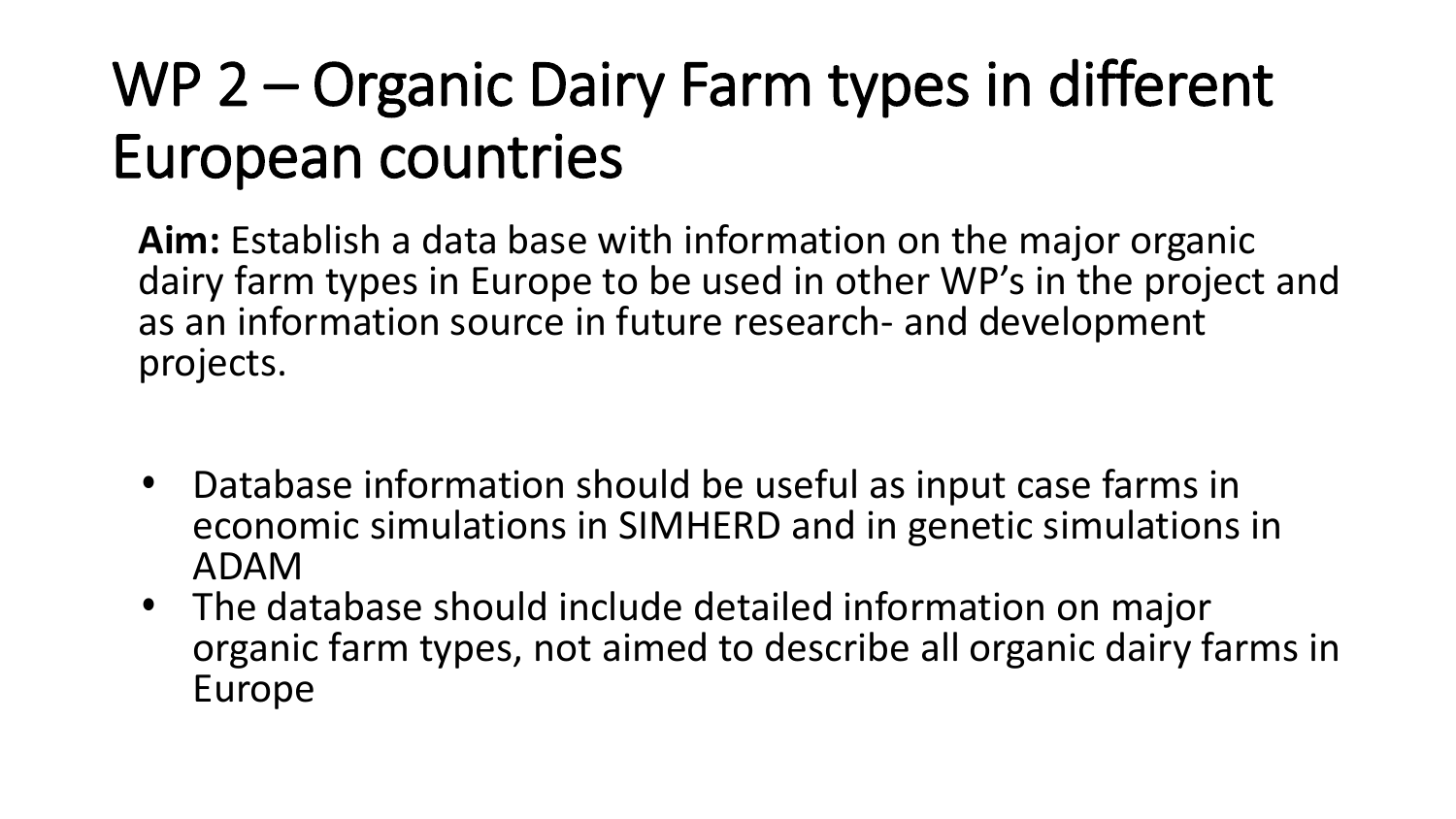## WP 2 – Organic Dairy Farm types in different European countries

- 1. Identification of major farm types in project partner countries
- 2. Description of major farm types (detailed questionnaires)
- 3. Establishment of a database on organic dairy farm types in Europe

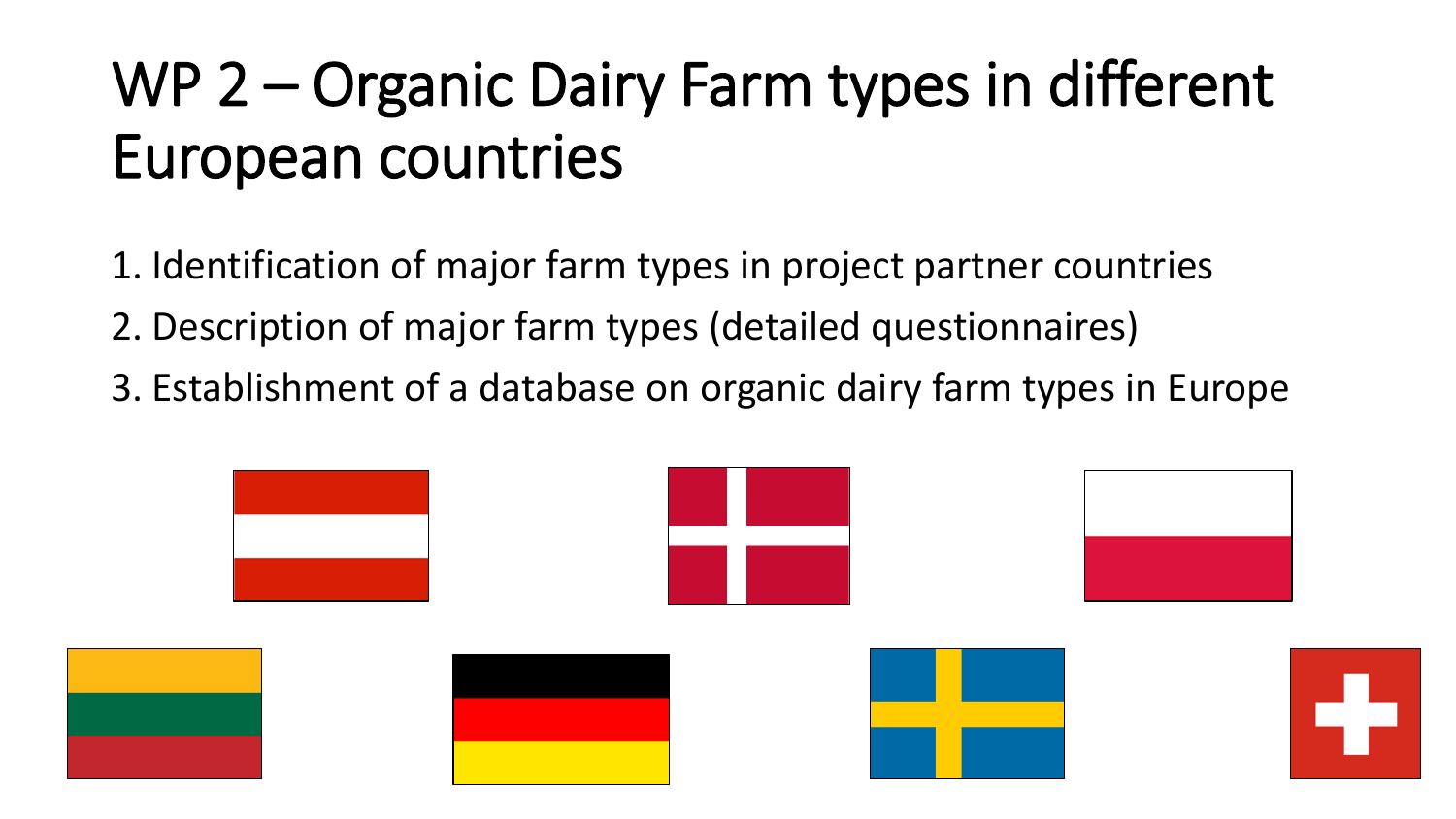# 1. Identify major farm types

- In each country: identification of major organic dairy farm types based on four criteria: Herd size, Production level, Location and Housing.
- Identification based on information from national milk recording, breeding and organic certification organisations.
- Reliability in the information sources in each country was evaluated.

| <b>Criteria</b>                                                       | Variation                                                   | <b>Class definition</b>            | Number of organic<br>herds in relevant<br>classes | Number of cows in<br>relevant classes | <b>Amount of milk</b><br>produced in relevant<br><b>classes</b> | <b>Information source</b> | Reliability in data<br>source (judgment of<br>researcher) |
|-----------------------------------------------------------------------|-------------------------------------------------------------|------------------------------------|---------------------------------------------------|---------------------------------------|-----------------------------------------------------------------|---------------------------|-----------------------------------------------------------|
| <b>Herd size</b>                                                      | Variation (min, max,<br>median and mean)                    | Large herd (XX-XX cows) Large herd |                                                   | Large herd                            | Large herd                                                      |                           |                                                           |
|                                                                       |                                                             | Medium herds (XX-XX<br>cows)       | Medium herd                                       | Medium herd                           | Medium herd                                                     |                           |                                                           |
|                                                                       |                                                             | Small herds (XX-XX<br>cows)        | Small herd                                        | Small herd                            | Small herd                                                      |                           |                                                           |
| Production level (kg<br><b>ECM per cow and year)</b> median and mean) | Variation (min, max,                                        | Low production (                   | Low production                                    | Low production                        | Low production                                                  |                           |                                                           |
|                                                                       |                                                             | Medium production                  | Medium production                                 | Medium production                     | Medium production                                               |                           |                                                           |
|                                                                       |                                                             | High production                    | High production                                   | High production                       | High production                                                 |                           |                                                           |
|                                                                       | Describe relevant<br>location differences in<br>the country | Location 1                         | Location 1                                        | Location 1                            | Location 1                                                      |                           |                                                           |
| Location                                                              |                                                             | Location 2                         | Location 2                                        | Location 2                            | Location 2                                                      |                           |                                                           |
|                                                                       |                                                             | Location 3                         | Location 3                                        | Location 3                            | Location 3                                                      |                           |                                                           |
|                                                                       |                                                             | Tie housing                        | Tie housing                                       | Tie housing                           | Tie housing                                                     |                           |                                                           |
| <b>Housing</b>                                                        | How animals are kept                                        | Loose housing in<br>cubicles       | Loose housing in<br>cubicles                      | Loose housing in<br>cubicles          | Loose housing in<br>cubicles                                    |                           |                                                           |
|                                                                       |                                                             | Loose housing deep<br>litter       | Loose housing deep<br>litter                      | Loose housing deep<br>litter          | Loose housing deep<br><b>Ilitter</b>                            |                           |                                                           |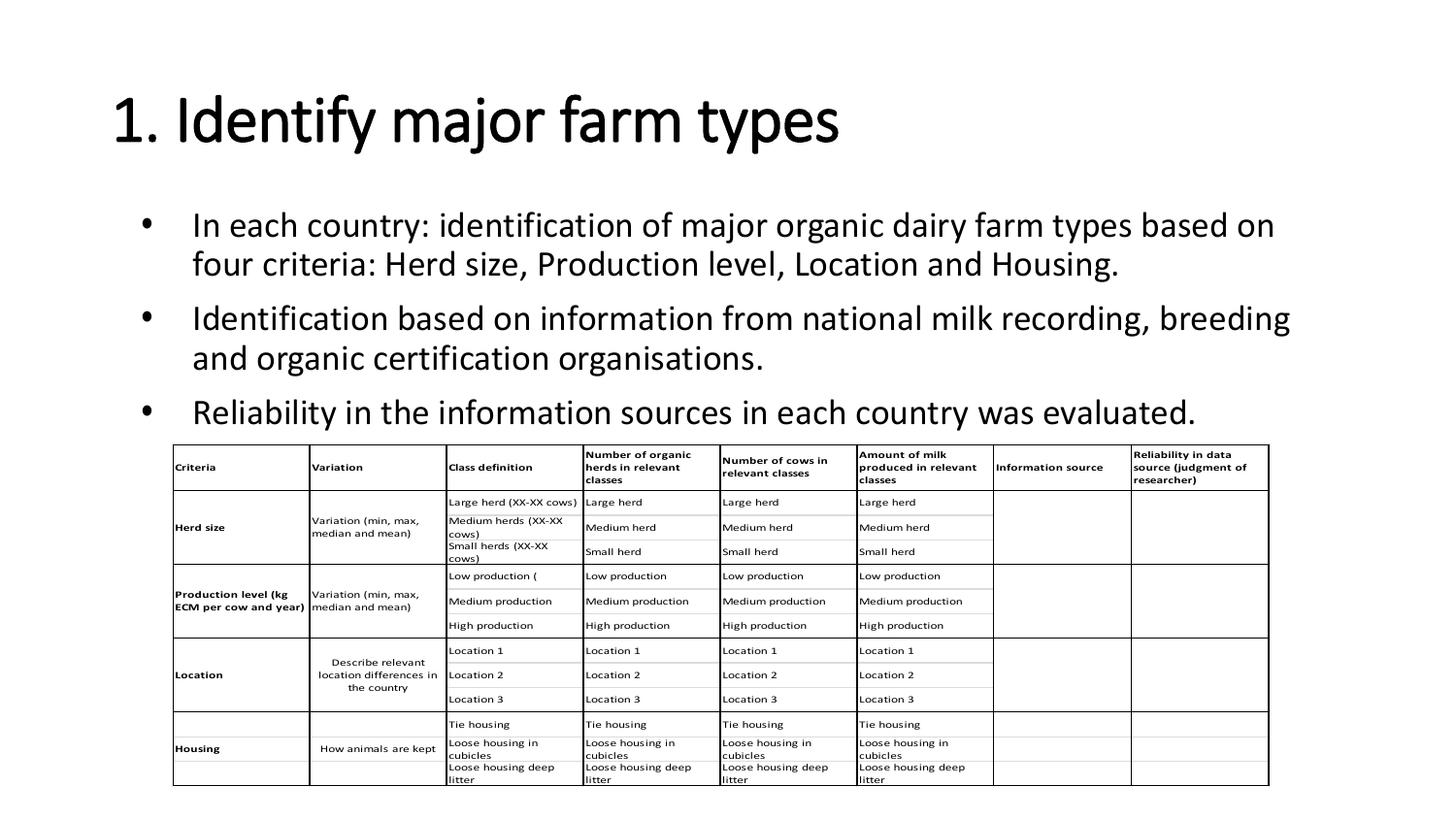#### 1. Identify major farm types

| Austria                                                                                                                                                                                                                                                                                                                                                                                                                                                                | <b>Denmark</b>                                                                                               | Germany                                                                                                                                                                                                                                                                                                                                                | Lithuania                                                                                                                                                                                                                                                                                                                                                            | Poland                                                                                                                                                                             | Sweden                                                                                                                                                               | <b>Switzerland</b>                                                                                                                                                                                                                                                                                                                  |
|------------------------------------------------------------------------------------------------------------------------------------------------------------------------------------------------------------------------------------------------------------------------------------------------------------------------------------------------------------------------------------------------------------------------------------------------------------------------|--------------------------------------------------------------------------------------------------------------|--------------------------------------------------------------------------------------------------------------------------------------------------------------------------------------------------------------------------------------------------------------------------------------------------------------------------------------------------------|----------------------------------------------------------------------------------------------------------------------------------------------------------------------------------------------------------------------------------------------------------------------------------------------------------------------------------------------------------------------|------------------------------------------------------------------------------------------------------------------------------------------------------------------------------------|----------------------------------------------------------------------------------------------------------------------------------------------------------------------|-------------------------------------------------------------------------------------------------------------------------------------------------------------------------------------------------------------------------------------------------------------------------------------------------------------------------------------|
| • A. Herd size small or small-<br>medium, tie stall, alpine<br>region<br>• B. Herd size small-medium<br>or medium, tie stall,<br>medium production area<br>•C. Herd size medium to<br>large, loose housing,<br>favourable production area<br>.D. Herd size medium to<br>large, loose housing,<br>medium production area<br>•E. Herd size medium, loose<br>housing, alpine region<br>• Data source: Central cattle<br>data base and data base<br>for genetic evaluation | • A. Danish organic farm<br>type<br>• Data source: Central cattle<br>data base and expert panel<br>knowledge | •A. Medium-scaled, low-<br>medium-yielding farms,<br>East DE<br>.B. Small-scaled, low-<br>yielding farms<br>.C. Large-scaled and high-<br>yielding farms<br>.D. Medium-scaled and<br>medium-yielding farms in<br>South-DE<br>• Data source: Official<br>national information, data<br>from on-farm research<br>projects, and expert panel<br>knowledge | • A. Territories less<br>favourable for farming, tie<br>housing and low herd size<br>• B Territories less<br>favourable for farming,<br>loose housing<br>•C. Territories favourable<br>for farming, tie housing<br>and low herd size<br>.D. Territories favourable<br>for farming, loose housing<br>• Data source: Organic<br>certification organisation<br>Ekoagros | • A. Large herd size<br>.B. Medium herd size,<br>.C. Small herd size, alpine<br>• Data source: Cattle data<br>base and Agricultural and<br><b>Food Quality Main</b><br>Inspection. | •A. Loose housed – milking<br>parlour<br>•B. Loose housed – milking<br>robot<br>• Data source: Cattle data<br>base and Organic<br>certification organisation<br>KRAV | • A. Mountain areas, high<br>input (intensive<br>production)<br>•B. Mountain areas, low<br>input (extensive<br>production)<br>.C. Lowland regions, high<br>input (intensive<br>production)<br>.D. Lowland regions, low<br>input (extensive<br>production)<br>• Data source: Official<br>national data and expert<br>panel knowledge |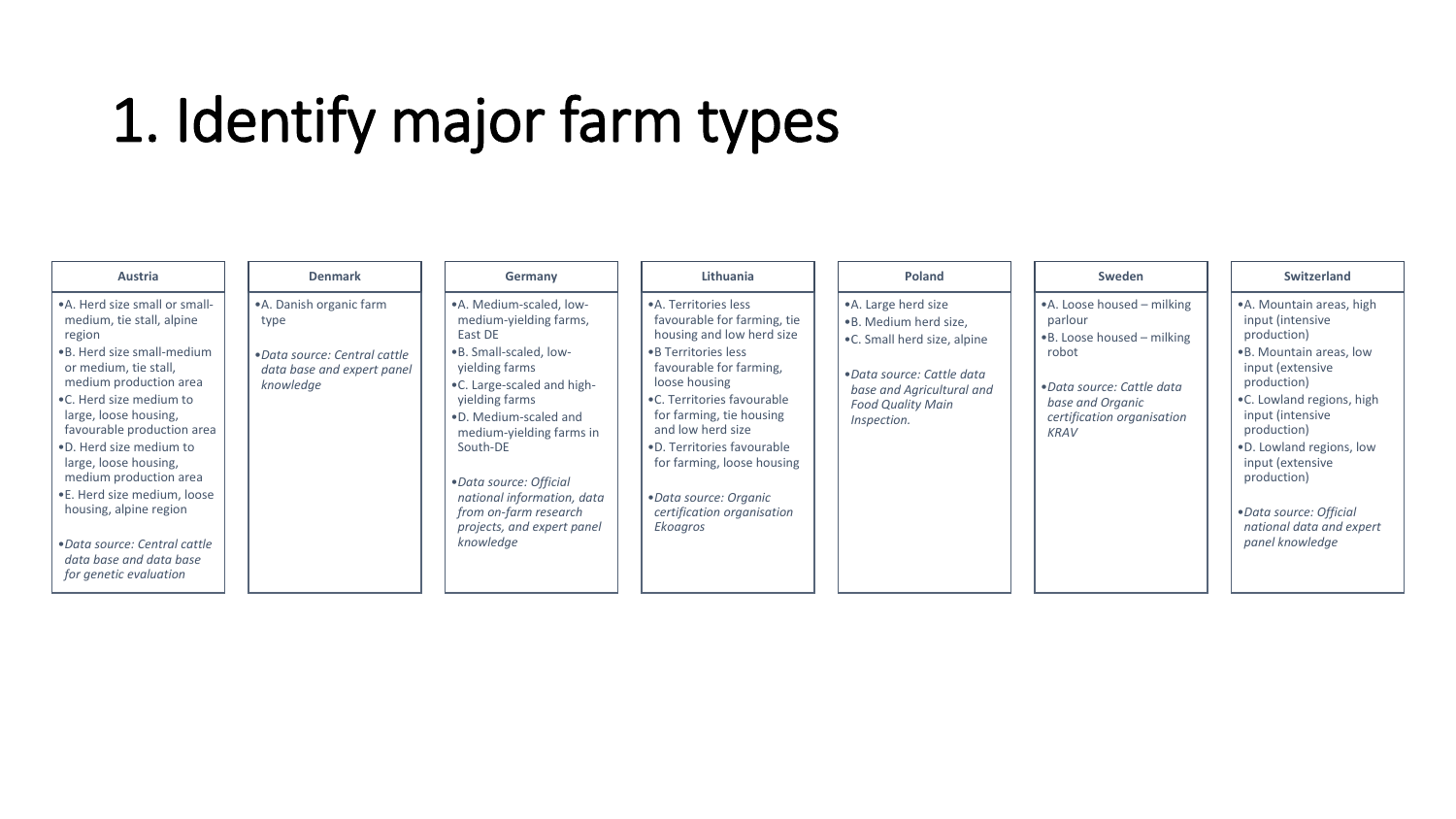# 2. Description of major farm types

#### **Development of protocol for farm description on:**

- Basic information about the farm
- Housing and milking system
- Herd size and herd structure
- Production level
- Herd health status including preventive management (emphasis on udder and metabolic diseases)
- Feeding, pasture and fodder production
- Breeding strategy (breed(s), reproduction techniques etc.)

#### **Development of in depth questionnaire**

- Translated to native language
- Web or paper questionnaire, on farm interviews.
- At least 10 farms per farm type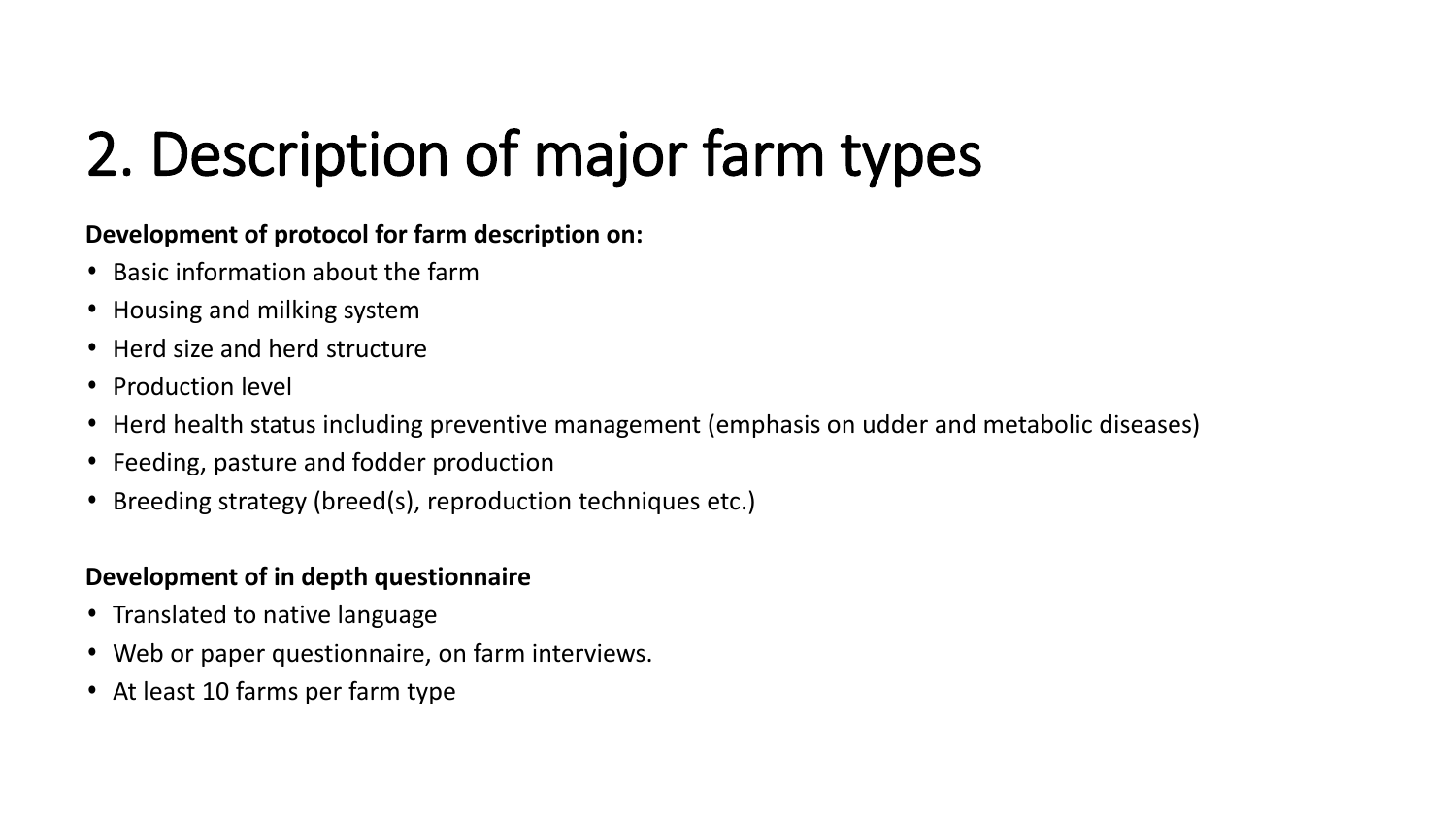#### 2. Description of major farm types

|                                 | Questionnaire for the characterisation of the organic dairy systems in Switzerland 2014 |                       |                      |                        |                      |
|---------------------------------|-----------------------------------------------------------------------------------------|-----------------------|----------------------|------------------------|----------------------|
| Please fill in the white fields |                                                                                         |                       |                      |                        |                      |
|                                 | <b>Questions</b>                                                                        |                       |                      |                        |                      |
|                                 |                                                                                         |                       |                      |                        |                      |
| <b>Basic information</b>        | Name of the farmer                                                                      |                       |                      | agricultural zone      |                      |
|                                 | Date of questionnaire response                                                          |                       |                      | metres above sea level |                      |
|                                 | phone number                                                                            |                       |                      |                        |                      |
|                                 | e-mail adress                                                                           |                       |                      |                        |                      |
|                                 | farm location (Post code)                                                               |                       |                      |                        |                      |
|                                 |                                                                                         |                       |                      |                        |                      |
| <b>Housing</b>                  |                                                                                         |                       |                      |                        |                      |
|                                 | Housing and floors (multiple answers possible)                                          |                       |                      |                        |                      |
|                                 | <b>Houing system</b>                                                                    | <b>Lactating cows</b> | dry cows             | heifers                | calves               |
|                                 | e.g. loose housing, tied stall, Tretmiststalll, deep litter system etc.                 |                       |                      |                        |                      |
|                                 | outdoor run (space, proportion covered?)                                                |                       |                      |                        |                      |
|                                 | others (please describe)                                                                |                       |                      |                        |                      |
|                                 |                                                                                         |                       |                      |                        |                      |
|                                 | <b>Resting area</b>                                                                     | <b>Lactating cows</b> | dry cows             | heifers                | calves               |
|                                 | cubicle (please tick and fill in as appropiate)<br>rubber mat (yes/no)                  | raised/deep straw/no  | raised/deep straw/no | raised/deep straw/no   | raised/deep straw/no |
|                                 | concrete (yes/no)                                                                       |                       |                      |                        |                      |
|                                 | litter (if yes, which material, e.g. straw, saw dust, sand etc.)                        |                       |                      |                        |                      |
|                                 | others (please describe)                                                                |                       |                      |                        |                      |
|                                 |                                                                                         |                       |                      |                        |                      |
|                                 | <b>Floor alley</b>                                                                      | <b>Lactating cows</b> | dry cows             | heifers                | calves               |
|                                 | slatted (yes/no)                                                                        |                       | ٠                    |                        |                      |
|                                 | concrete (yes/no)                                                                       |                       |                      |                        |                      |
|                                 | rubber mat (yes/no)                                                                     |                       |                      |                        |                      |
|                                 | litter (if yes, which material, e.g. straw, saw dust, sand etc.                         |                       |                      |                        |                      |
|                                 | others (please describe)                                                                |                       |                      |                        |                      |
|                                 |                                                                                         |                       |                      |                        |                      |
|                                 | <b>Floor feeding area</b>                                                               | <b>Lactating cows</b> | dry cows             | heifers                | calves               |
|                                 | slatted (yes/no)                                                                        |                       |                      |                        |                      |
|                                 | concrete (yes/no)                                                                       |                       |                      |                        |                      |
|                                 | rubber mat (yes/no)                                                                     |                       |                      |                        |                      |
|                                 | litter (if yes, which material, e.g. straw, saw dust, sand etc.)                        |                       |                      |                        |                      |
|                                 | others (please describe)                                                                |                       |                      |                        |                      |
|                                 |                                                                                         |                       |                      |                        |                      |
|                                 | <b>Milking system</b>                                                                   |                       |                      |                        |                      |
|                                 | moblie single milking machine connected to milk line (yes/no)                           |                       |                      |                        |                      |
|                                 | milk parlor (yes/no)                                                                    |                       |                      |                        |                      |
|                                 | milking robot (yes/no)                                                                  |                       |                      |                        |                      |
|                                 | others (please describe)                                                                |                       |                      |                        |                      |
|                                 |                                                                                         |                       |                      |                        |                      |
|                                 | <b>Dehorning</b>                                                                        |                       |                      |                        |                      |
|                                 | dehorned animals (yes/no)?                                                              |                       |                      |                        |                      |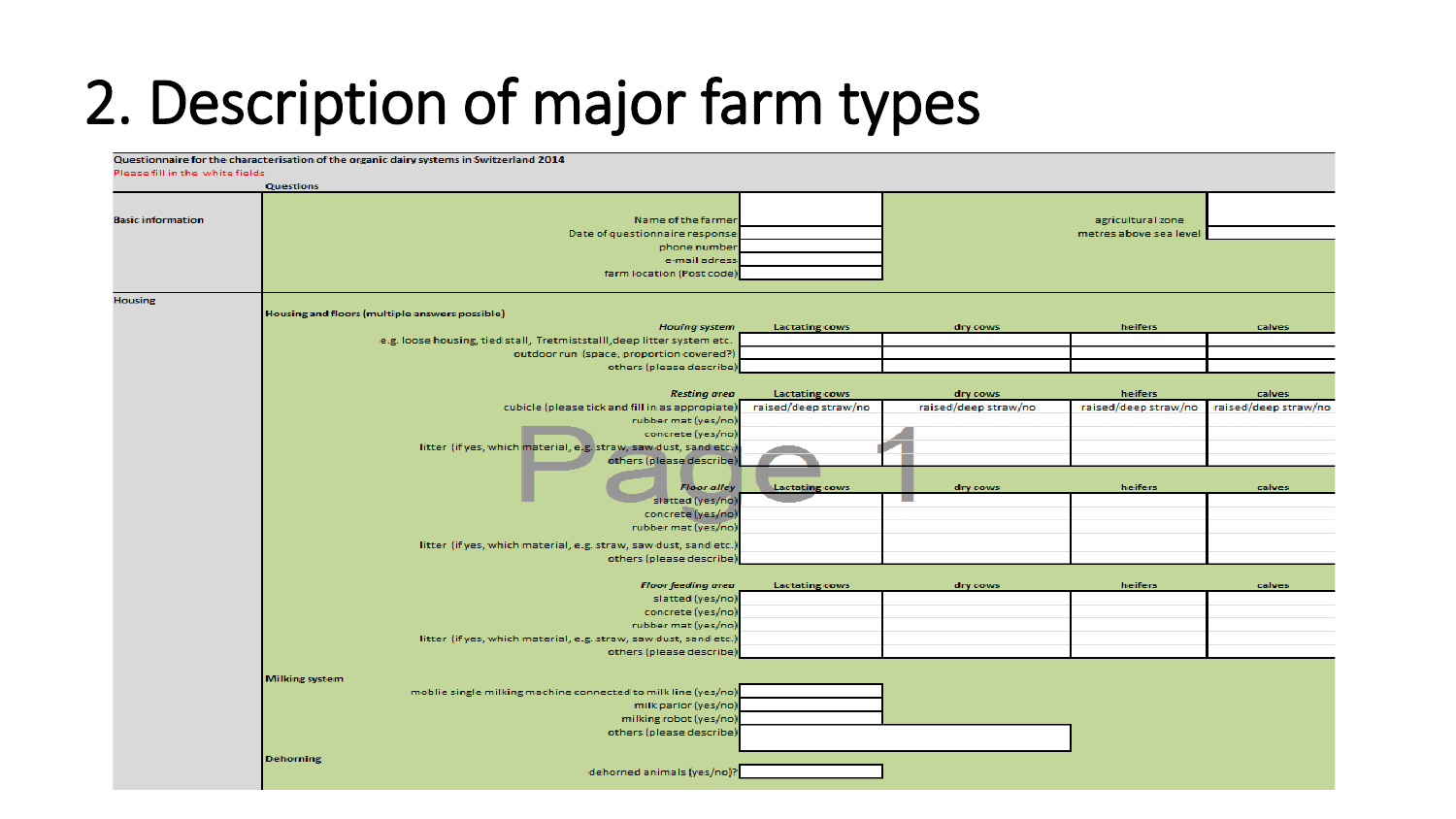## 3. Establishment of a database

- Common database (all countries) plus additional country specific extra information
- The common data base consists of 319 variables with detailed information on farm structure and size, production level, housing and milking system, animal health and management, feed production and feeding strategy, breeding and reproduction
- The data base is not capturing all organic dairy production in Europe, but describes characteristics of major organic dairy farms types in Europe
- Use of data:
	- On farm level as case farms in economic simulations in SIMHERD
	- On farm type level as input in building of breeding scenarios in genetic ADAM
	- General descriptions of farm types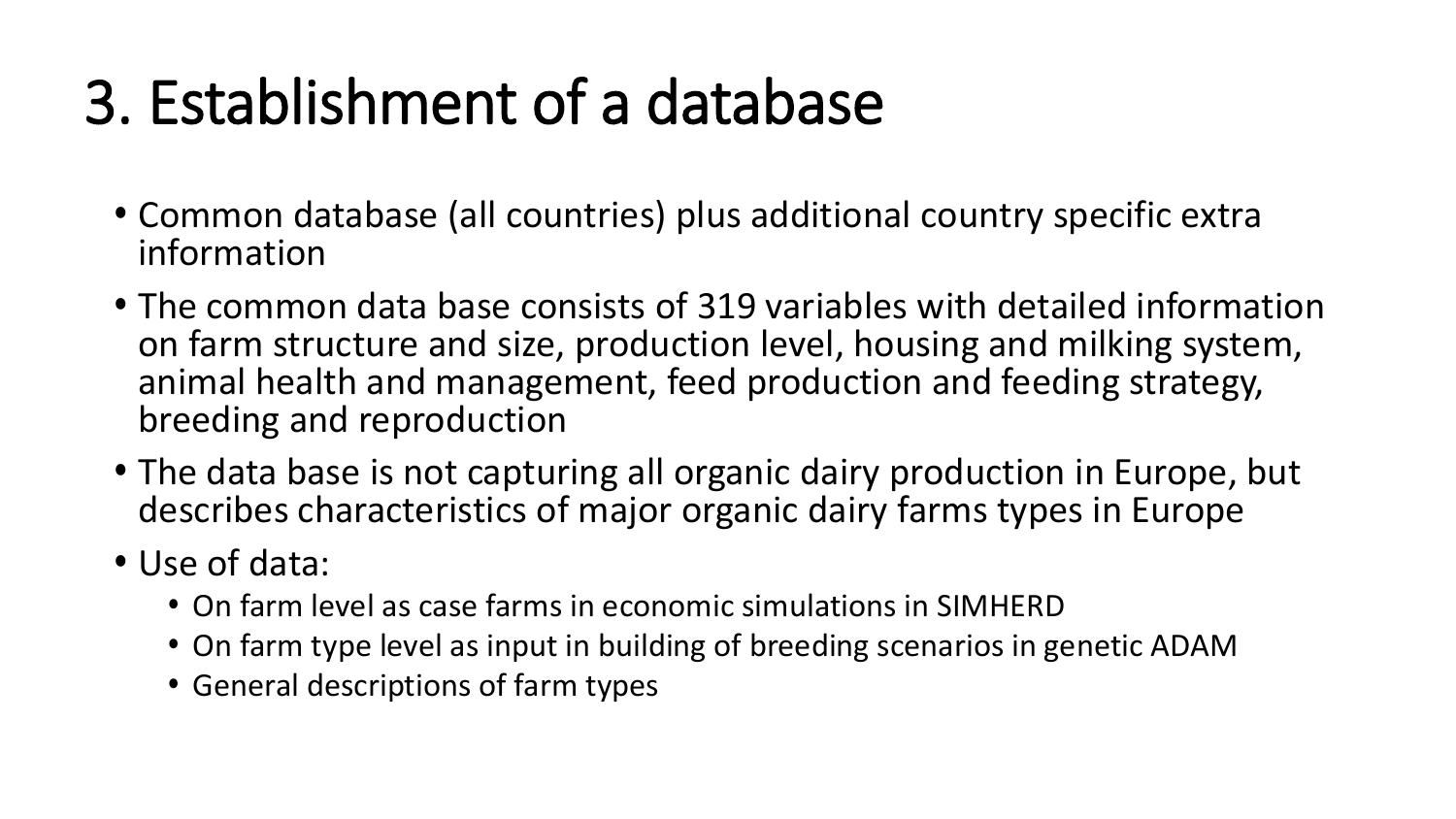#### 3. Examples of farm characteristic information in the data base

| Median, production year 2014                     |            | <b>Farm type</b> |                |                |           |           |  |  |
|--------------------------------------------------|------------|------------------|----------------|----------------|-----------|-----------|--|--|
|                                                  | <b>SEA</b> | <b>CHA</b>       | <b>DE A</b>    | DE B           | LT A      | LT B      |  |  |
| Average number of cows in production (lactating) | 70         | 17               | 98             | 28             | 72        | 28        |  |  |
| Percent 1st parity cows (%)                      | 30         | 24               | $\bullet$      | $\bullet$      | 19        | 17        |  |  |
| Arable land with crop prod. (ha)                 | 144        | $\overline{0}$   | 89             | 21             | 151       | 16        |  |  |
| Arable land with ley prod. (ha)                  | 80         | $\overline{0}$   | 53             | 16             | $\bullet$ | $\bullet$ |  |  |
| Pasture land on arable land (ha)                 | 18         | $\overline{0}$   | $\overline{0}$ | $\overline{0}$ | 141       | 55        |  |  |
| Semi-natural pasture (ha)                        | 15         | 26               | 73             | 44             |           |           |  |  |
| Herd milk level, average per cow (ECM)           | 9200       | 7119             | 7658           | 5521           | 6097      | 5900      |  |  |
| Average herd milk protein content (%)            | 3.4        | 3.3              | 3.2            | 3.4            | 3.3       | 3.3       |  |  |
| Average herd milk fat content (%)                | 4.2        | 4.0              | 4.2            | 4.1            | 4.3       | 4.3       |  |  |
| Average SCC x 1000                               | 205        | 170              | 241            | 230            | 230       | 250       |  |  |

#### Farm structure, size, production, animal health and feed production

+ information on disease cases, cow, heifer and calf mortality, preventive management of udder and metabolic diseases, feeding strategies (including typical summer and winter diets, and feeding technique) and pasture management.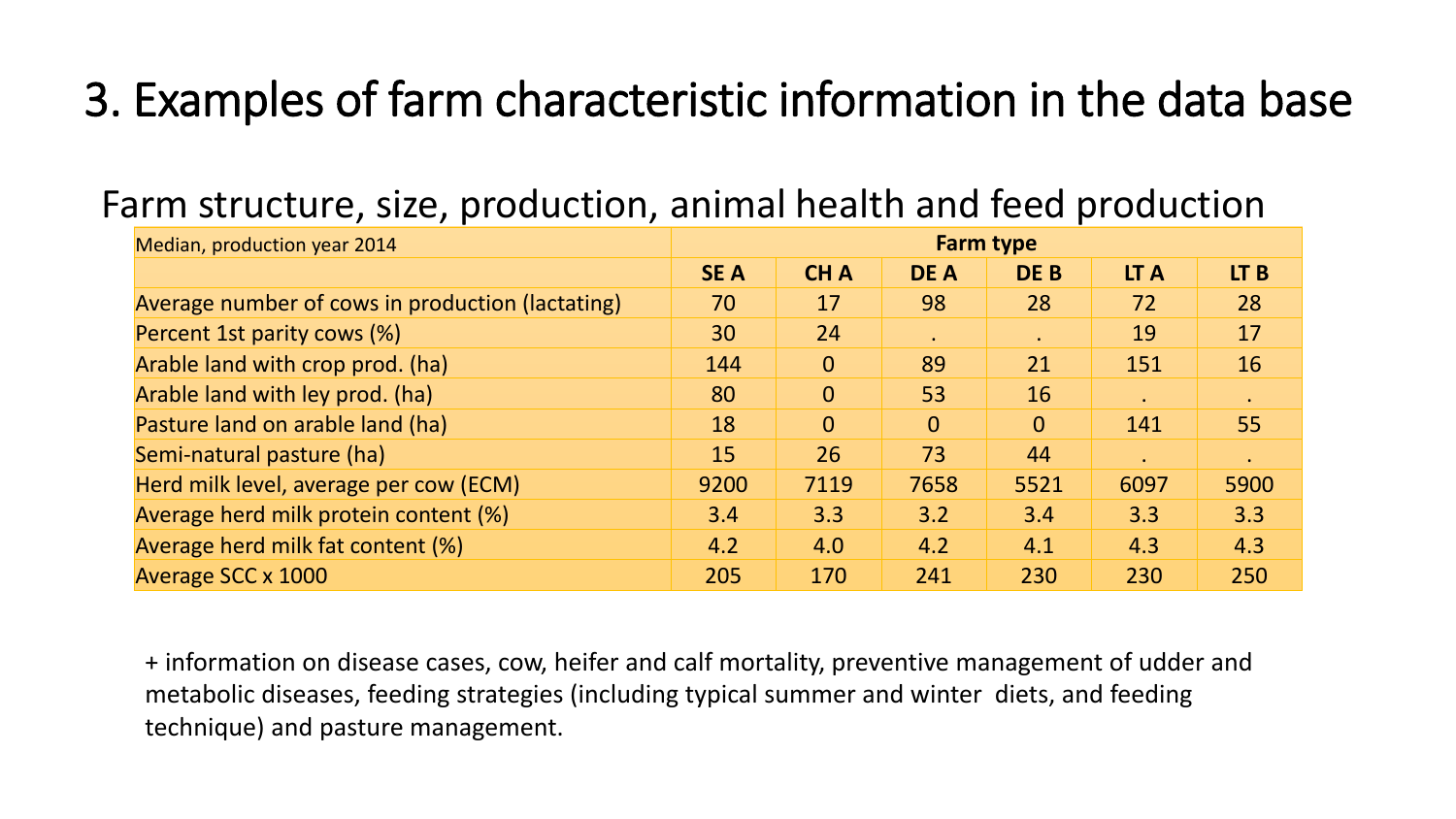#### 3. Examples of farm characteristic information in the data base

Farm housing and milking system



+ information on stable-, floor- types and straw types for all animal categories in the farm (lactating and dry cows, recruitment heifers and calves .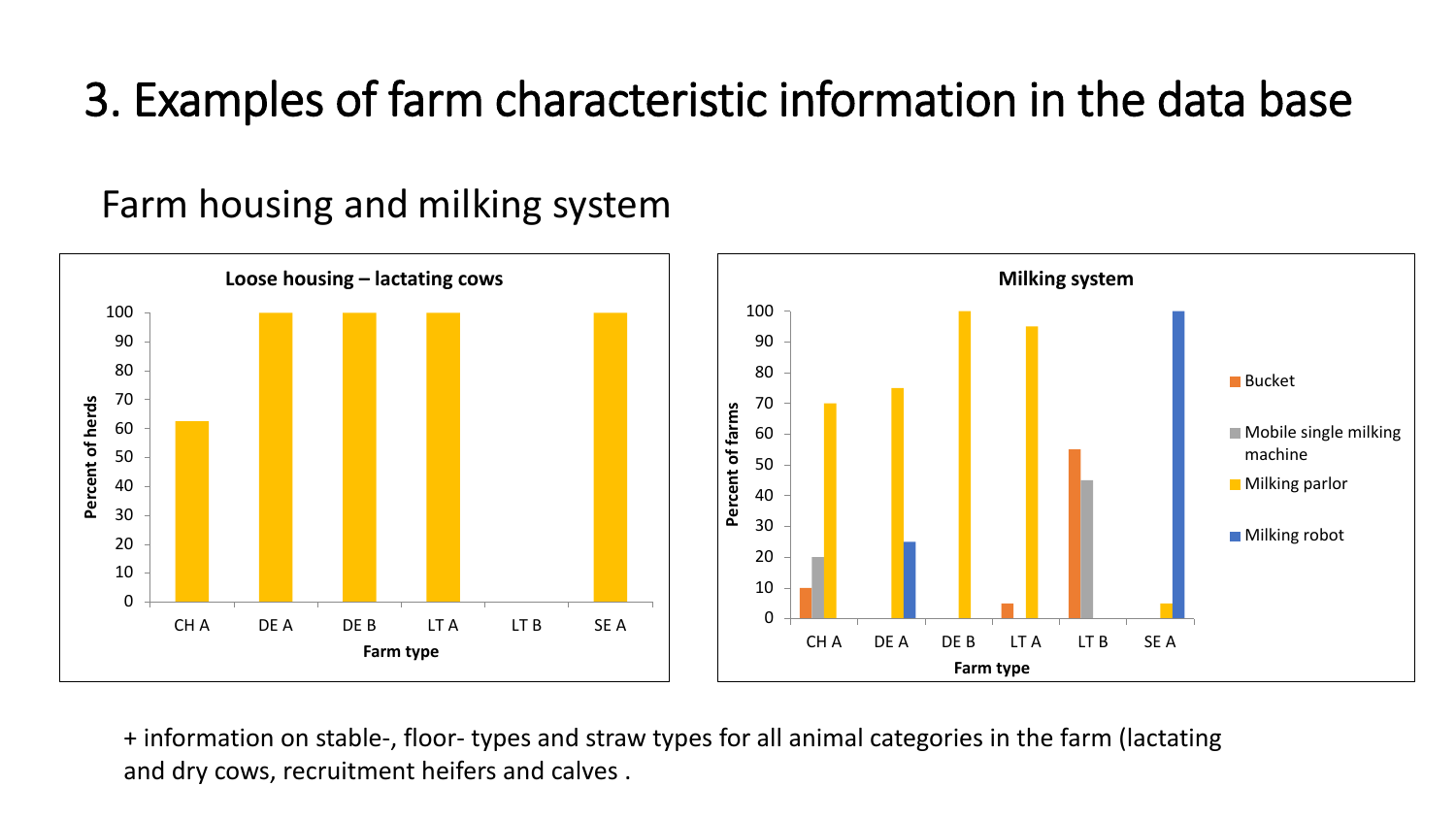#### 3. Examples of farm characteristic information in the data base

#### Breeding and reproduction - Breeds used

| <b>SEA</b>                                                                                            | <b>CHA</b>                                                                                                                                              | <b>DEA</b>                                                                                                                                          | DE B                                                                                                                                                | LI A                                                                                                                                                             | $LI$ B                                                                                                         |
|-------------------------------------------------------------------------------------------------------|---------------------------------------------------------------------------------------------------------------------------------------------------------|-----------------------------------------------------------------------------------------------------------------------------------------------------|-----------------------------------------------------------------------------------------------------------------------------------------------------|------------------------------------------------------------------------------------------------------------------------------------------------------------------|----------------------------------------------------------------------------------------------------------------|
| • Holstein<br>•Swedish Red<br>•Dairy cross<br>$\bullet$ Jersey<br>•Swedish mountain<br>•Dairy crosses | •Swiss brown cattle<br>•Braunvieh<br>•Simmental<br>•Original Braunvieh<br>. Original brown cattle<br>·Swiss Fleckvieh<br>•Holstein CH<br>•Dairy Crosses | .DSN (old German black &<br>white breed)<br>• Holstein Friesian<br>$•$ Angler<br>•Brown Cattle<br>$\bullet$ Jersey<br>•Nordic Red<br>•Dairy crosses | • Holstein Friesian<br>•Brown Cattle<br>• Angler red cattle old<br>breed<br>•Fleckvieh<br>.RBDN (old German red &<br>white breed)<br>•Dairy Crosses | • Holstein<br>•Lithuanian black and<br>white<br>•Lithuainian red<br>• Ayrshire<br>•charolai<br>•Lithuainian ash-gray<br>•Swedish Holstein<br>•Dairy-Beef crosses | • Holstein<br>•Lithuanian black and<br>white<br>•Lithuanian red<br>•Lithuanian ash-grey<br>•Dairy-Beef crosses |

| Median (min-max)                         | <b>Farm type</b> |      |                                          |      |                                                                                     |                     |  |  |
|------------------------------------------|------------------|------|------------------------------------------|------|-------------------------------------------------------------------------------------|---------------------|--|--|
|                                          | <b>SEA</b>       | CH A | <b>DEA</b>                               | DE B | LT A                                                                                | LT B                |  |  |
| <b>Cows artificially inseminated (%)</b> | $100(10-100)$    |      |                                          |      | $\mid$ 100 (0-100) $\mid$ 100 (30-100)   80 (0-100)   100 (23.5-100)   100 (17-100) |                     |  |  |
| Heifers artificially inseminated (%)     | 100 (70-100)     |      | $100 (0-100)$ $100 (100-100)$ 50 (0-100) |      | $\vert$ 100 (50-100) $\vert$                                                        | $\vert$ 100 (0-100) |  |  |

+ information on calvings, proportion of inseminations and natural services with dairy and beef breed, information on breeding traits the farmer considered important when selecting bulls and general goals with breeding on the farm.